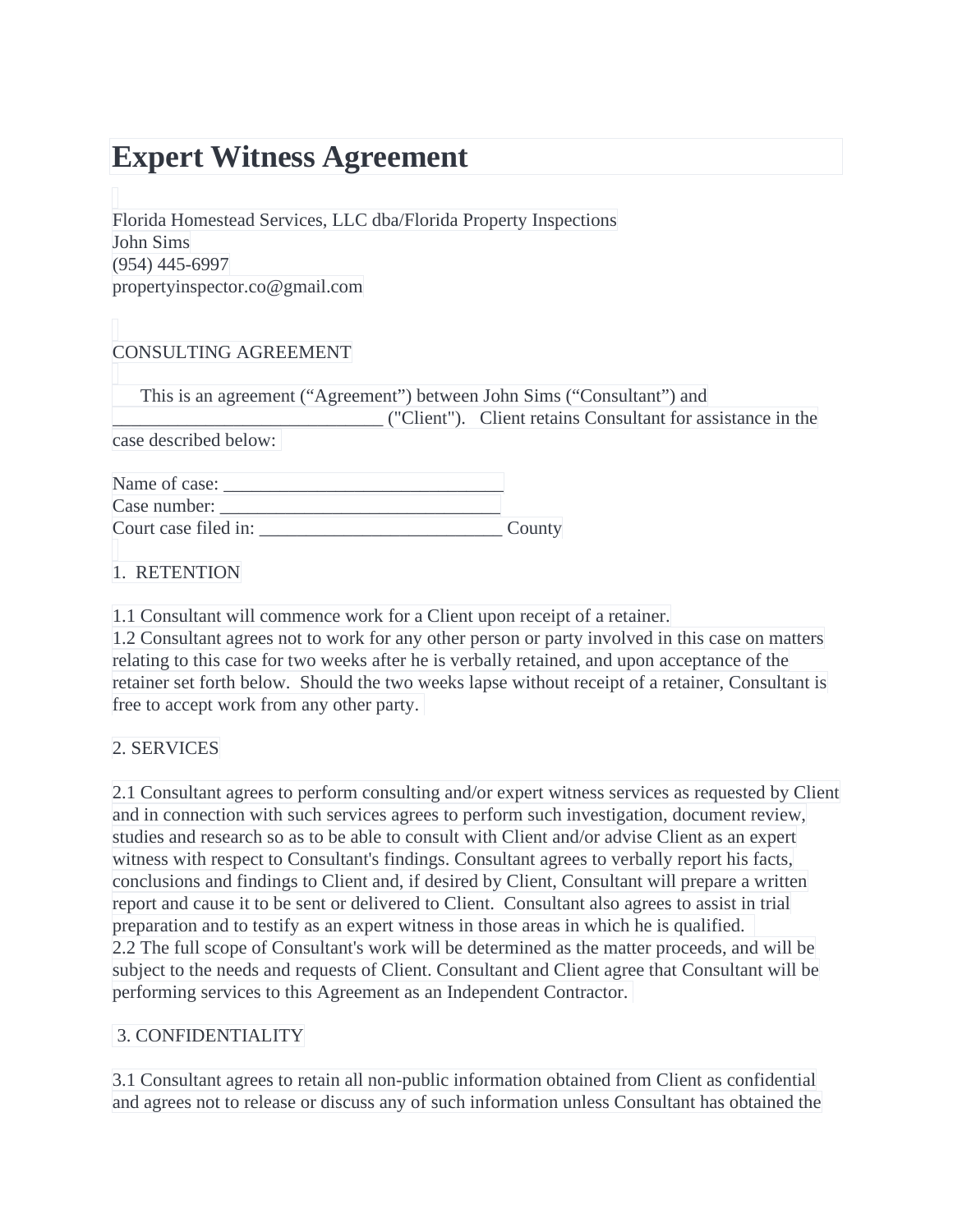prior written consent of Client or is otherwise forced, compelled, or required to disclose this information by operation of law or applicable government authority.

## 4. COMPENSATION

4.1 Consultant will bill the Client by the tenth of an hour with a minimum charge of two tenths of an hour as follows:

4.1.1 Travel time at ONE HUNDRED dollars (\$100.00) per hour.

4.1.2 Testimony at either trial or deposition at TWO HUNDRED TWENTY-FIVE dollars (\$225) an hour. This rate applies to office or courtroom waiting time as well as actual time testifying.

4.1.3 All other work including research, report preparation and telephone calls, ONE HUNDRED FIFTY dollars (\$150) per hour.

4.2 When in the local area away from the Consultant's office, time is billed from the time of departure from Consultant's office until the time of return.

4.3 Each full day away from the local area on assignment is billed on the basis of an eight-hour day. Where more than eight hours work or travel is performed in one day, the actual time is billed. Day of departure and day of return are prorated.

4.4 A retainer of \$1,000.00 is charged for each case. \$  $\qquad \qquad$  of the retainer is a nonrefundable minimum fee charged. Billings for services performed or expenses incurred will be charged against the retainer until such time as it is exhausted.

4.5 Permission to use Consultant's name or in any way indicate that he is an expert witness or Consultant for Client's side of the case, either informally or formally with other parties, is not granted until the retainer has been paid.

4.6 Notwithstanding the Agreement of Consultant to bill Client at an hourly rate in one tenth of an hour increments for services performed, the following minimum fees will be due, whether or not Consultant is required to spend the amount of time necessary to result in these minimum fees if time was charged on an hourly basis. The minimum fees and types of services exclusive of travel to which they apply are as follows:

4.6.1 Attendance at a deposition either to assist client or to testify as an expert witness - \$500.00.

4.6.2 Attendance in court to assist Client, testify as an expert witness, or while waiting at court for an opportunity to testify or assist Client in court - \$500.00.

4.6.3 The above are minimum billings and if actual time spent results in an amount due which exceeds these minimums, then the actual amount will be due.

4.7 Fees and rates, once established for a job, will not be increased for that job even though fees or rates may increase for new jobs for a period of one year. Twelve months after being retained, fees may be raised to those currently charged other Clients at that time but shall not exceed a 10% increase per year.

5. EXPENSES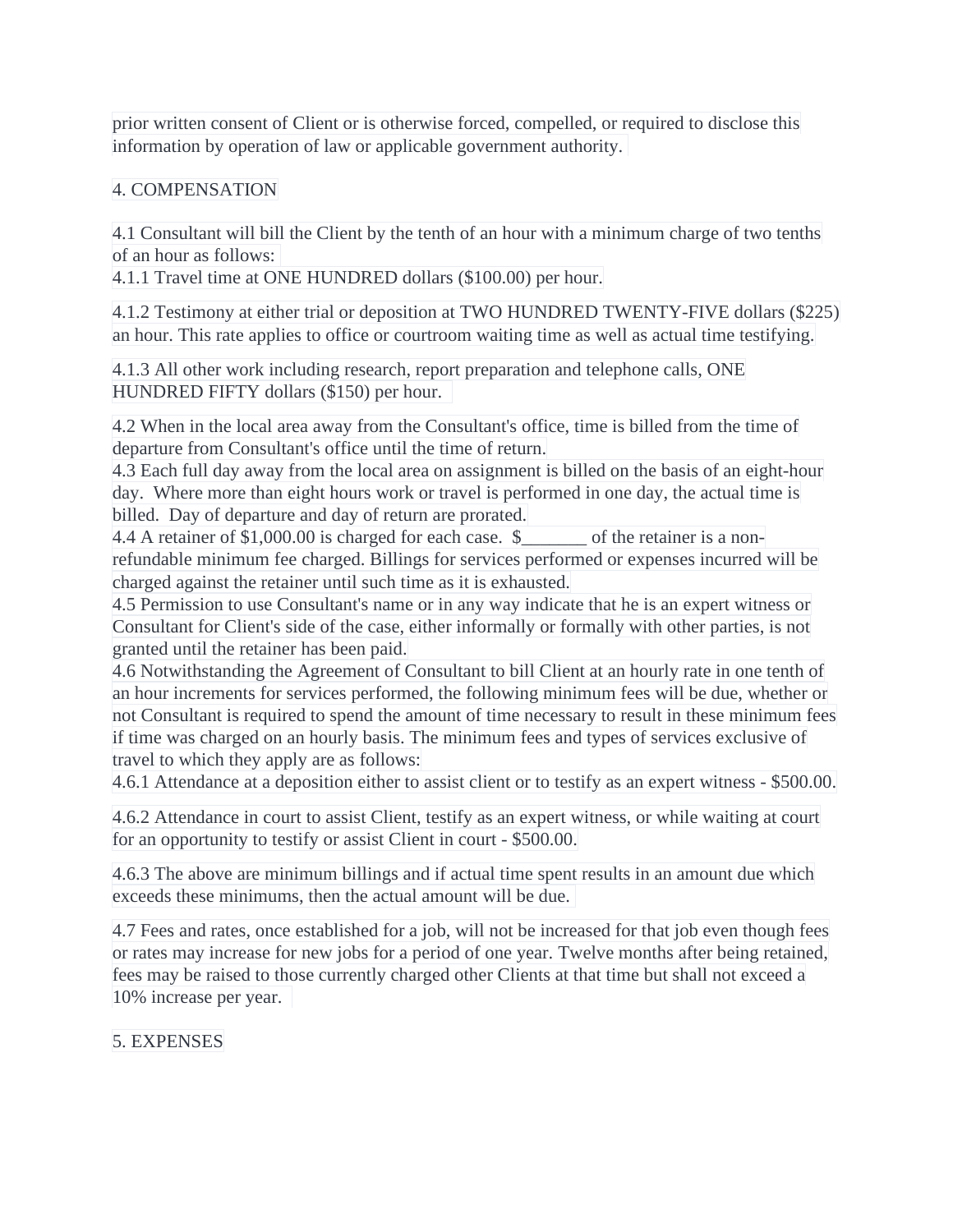5.1 Travel and miscellaneous expenses, including long distance calls, are charged at cost plus ten percent. Travel by car is at the rate of fifty cents a mile. No travel expense is charged in the local area.

5.2 Travel will be performed by the most economical means compatible with the client's time constraints except that first class air travel accommodations will be used for all flights of more than four hours duration including cumulative time where connecting flights are required.

5.3 Client may avoid the 10% surcharge on expenses by furnishing travel and lodging which is billed directly to Client by the carrier or hotel.

5.4 Client will reimburse Consultant for all other reasonable out-of-pocket expenses, but Consultant shall strive to seek Client's permission before incurring any expense in excess of \$100.00.

# 6. BILLINGS

6.1 Consultant will tender invoices at the end of each month. Payment is due within 15 days of the invoice date. Late charges at the rate of 1.5% per month will be added to bills not paid within that time.

6.2 The payment of all fees and expenses is the responsibility of the Client notwithstanding Client's relationship with third parties, contingency arrangements, subrogation, etc. As a convenience, Consultant may agree to prepare separate billing for an attorney taking Consultant's discovery deposition, but the responsibility for payment remains that of the Client. Failure to include a chargeable item in one billing shall not constitute a waiver of the right to assess the charges in a subsequent billing.

6.3 Requests for corrections must be submitted in writing within 15 days after date of billing in question.

# 7. TERMINATION

7.1 Client may terminate this Agreement upon 15 days written notice for any reason. Upon termination of Consultant's services by Client, Client shall immediately pay all fees and expenses incurred by Consultant.

7.2 Consultant may terminate this Agreement upon fifteen (15) days written notice if payments are not made within 60 days of the date billing is mailed. This does not relieve Client in any way from payment for services rendered or expenses incurred.

# 8. DISPUTES

8.1 The parties agree that the exclusive venue for any action arising out of this Agreement shall be in Broward County, Florida. In any such action the parties waive trial by jury. 8.2 Before filing any action against Consultant, Client must first provide Consultant with written notice of the nature of Client's claim and wait at least thirty days from the date notice was sent. 8.3 In the event that either party is required to retain the services of an attorney to enforce the provisions of this Agreement, then in such case the Client agrees to pay reasonable attorney's fees and all costs and expenses incurred by Consultant including collection costs, provided that Consultant is the prevailing party in said matter either by settlement, litigation or otherwise.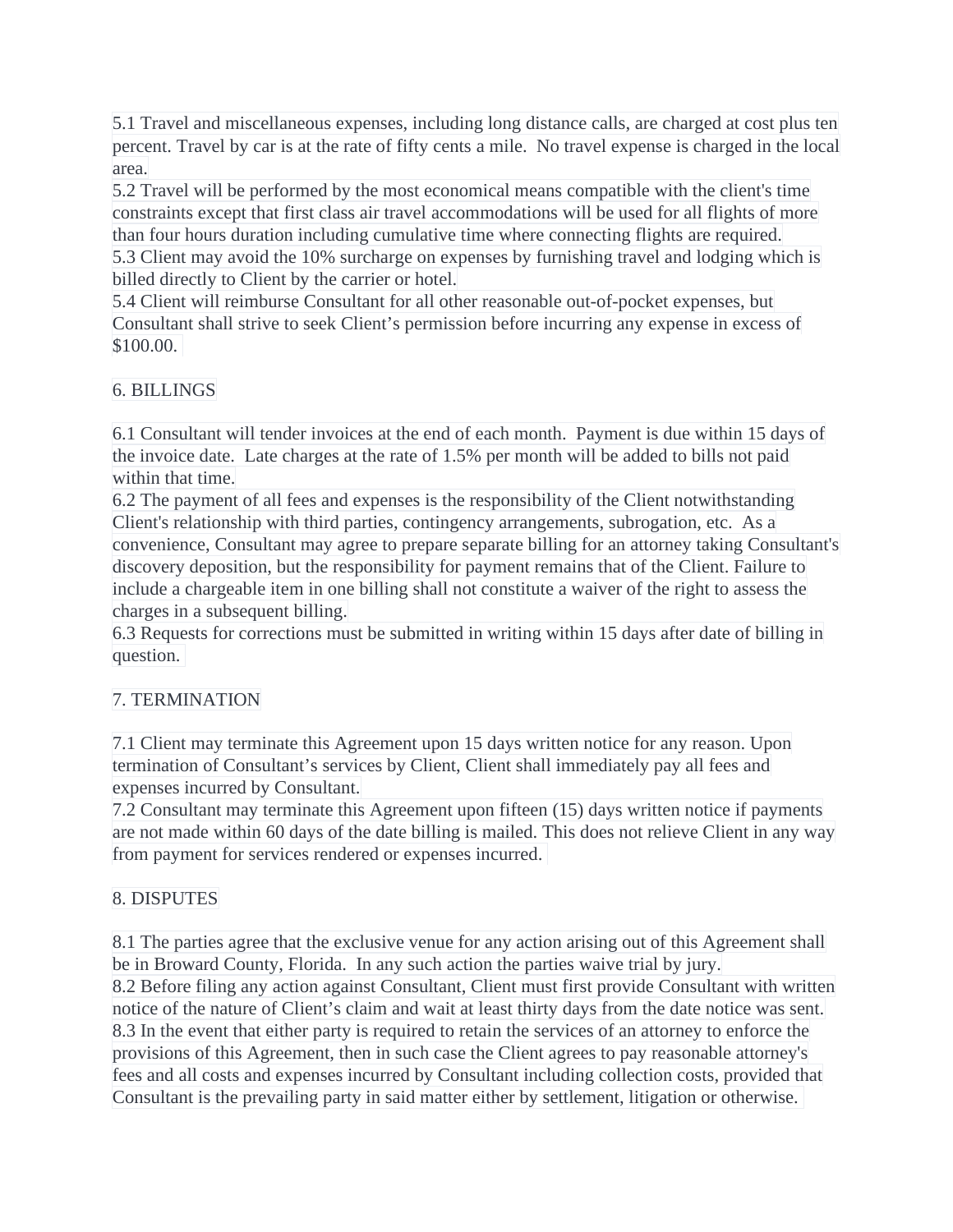## 9. GOVERNING LAW

9.1 This Agreement shall be governed by the laws of Florida.

#### 10. INVALIDITY

10.1 A determination by a Court that any provision of this Agreement is invalid shall not invalidate the entire Agreement. If any such provision is declared unenforceable or invalid due to its scope or breadth, such provision shall be deemed valid to the extent of the scope or breadth permitted by law.

#### 11. INTERPRETATION

11.1 Should any provision of this Agreement require judicial interpretation, the Court Shall not apply a presumption that the term shall be more strictly construed against one party or the other by reason of the rule of construction that a document is to be construed more strictly against the party who prepared the it.

## 12. ENTIRE AGREEMENT / MODIFICATION

\_\_\_\_\_\_\_\_\_\_\_\_\_\_\_\_\_\_\_\_\_\_\_\_\_\_\_\_\_\_ \_\_\_\_\_\_\_\_\_\_\_\_\_\_\_\_\_

12.1 This Agreement contains all the representations by each party to the others and expresses the entire understanding between the parties with respect to the matters at issue. The parties agree that all prior communications are merged into this Agreement, and that there are no terms or conditions other than those set forth herein. No statement or promise of a party shall be binding unless reduced to writing and signed by that party. No modifications of this Agreement shall be binding unless they are in writing and signed by all parties.

Client

## PERSONAL GUARANTEE

In consideration of the willingness of Consultant to enter in this Agreement, and in order to induce him to do so, the undersigned person(s) hereby personally and unconditionally guarantee punctual payment by Client as required by this Agreement. The undersigned guarantor(s) waives diligence, demand for payment, extension of time for payment, notice of acceptance of this guarantee and indulgences and notice of every kind, and consents to any and all forbearances and extensions of the time for payment or performance under this agreement and to any and all changes in the terms of this Agreement. Consultant may enforce this guarantee without first resorting to or exhausting other remedies provided by the agreement or the law. Guarantor(s) agrees to pay all reasonable costs and attorneys' fees incurred by Consultant in enforcing this guarantee.